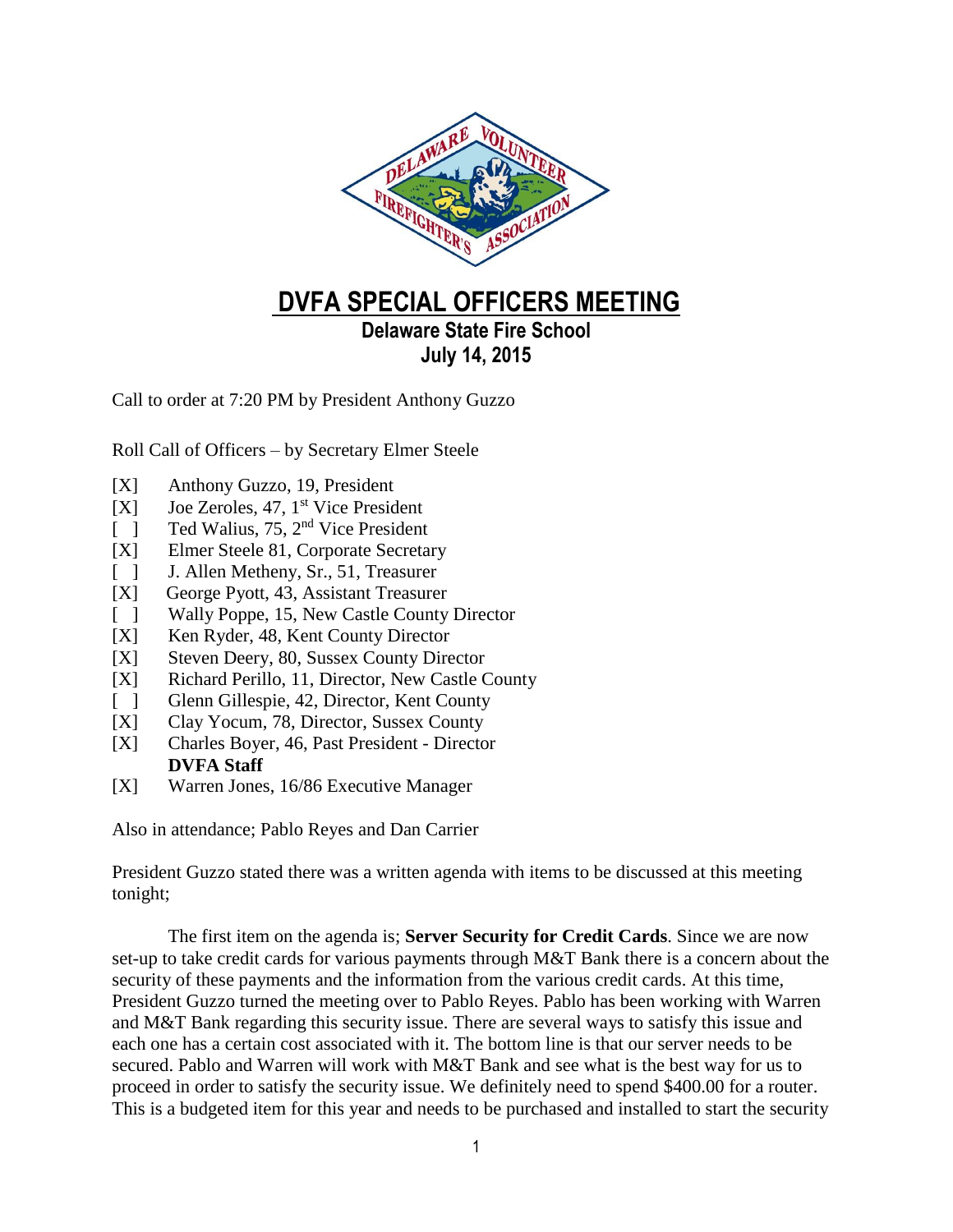process. There was talk of using a cell phone with the "square" as a way to take credit card payments. This is a pretty secure system, but needs to be investigated more before making a final decision.

The second item on the agenda is; **Appointment of a Mutual Relief Trustee**. After some discussion, President Guzzo appointed Ed Kalowinski from Station 15, Delaware City to fill the Trustee position.

The third item on the agenda is; **Insurance Regulation Adoption**. Warren talked about this and brought everyone up to speed as to why this needs to be done. This entails the methodology from Seitz Consulting firm on the cost of an ambulance run. It is suggested that we have the Department of Insurance adopt this methodology as a regulation instead of trying to make it a part of the law. Attorney Mike Cochran feels that this will cover our bases and that there should not be any other issues by doing it this way.

The fourth item on the agenda is; **Grant in Aid.** Warren gave a detailed report on the Grant in Aid system and how it works or doesn't work for the fire service. Being grouped in Grant in Aid is not where we should be. Grant in Aid is for charitable organizations and the fire service needs to be taken out and made a part of public safety. We go through threats of "cuts" every year and other than the 20% cut in 2010, we have been able to maintain our normal funding. The budget deficit is getting worse each year and we are bound to see cuts in the future. Warren will be meeting with Brian Maxwell in the Governor's office to see what can be done to get us out of Grant in Aid.

The fifth item on the agenda is; **CVVFA, July 31**. The CVVFA will be holding their convention in Delaware City this year. The convention kicks off on Thursday, July 30 with meetings, Memorial service, afternoon meetings and picnic on Thursday night. Friday is the Presidents Council meeting at 9:00 am, lunch, Council meeting continues and installation banquet on Friday night. Parade is on Saturday. Warren will send out info this week to see who is interested in going and when. General consensus is to go early Friday morning for the meeting and come home later in the day. A couple of our members expressed an interest in staying for the banquet to support Rich Toulson since he will be moving up as a Vice President.

The sixth item on the agenda is; **State Fair July 23 Rodeo**. The DVFA R&R team will be sponsoring the rodeo at the State Fair again this year on the 23<sup>rd</sup>. President Guzzo, Warren and Earle are encouraging the officers to attend this event. There will be special seating on the stage for those attending. See Warren or Earle for tickets. There will also be a booth again this year. Earle is working on getting enough people to man the booth. Contact him if you are interested in helping.

The seventh and final item on the agenda is; **Conference Direction**. This turned into a lengthy discussion as to what we are currently doing and where we need to go in the future with the Conference. Most everyone in attendance had comments with what we have done in the past and what we should do in the future. The big issue is the cost. We have become so big with the number of events that we have, the number of people that attend the various events and the number of days that we use, that there is nowhere else in the State with facilities big enough to